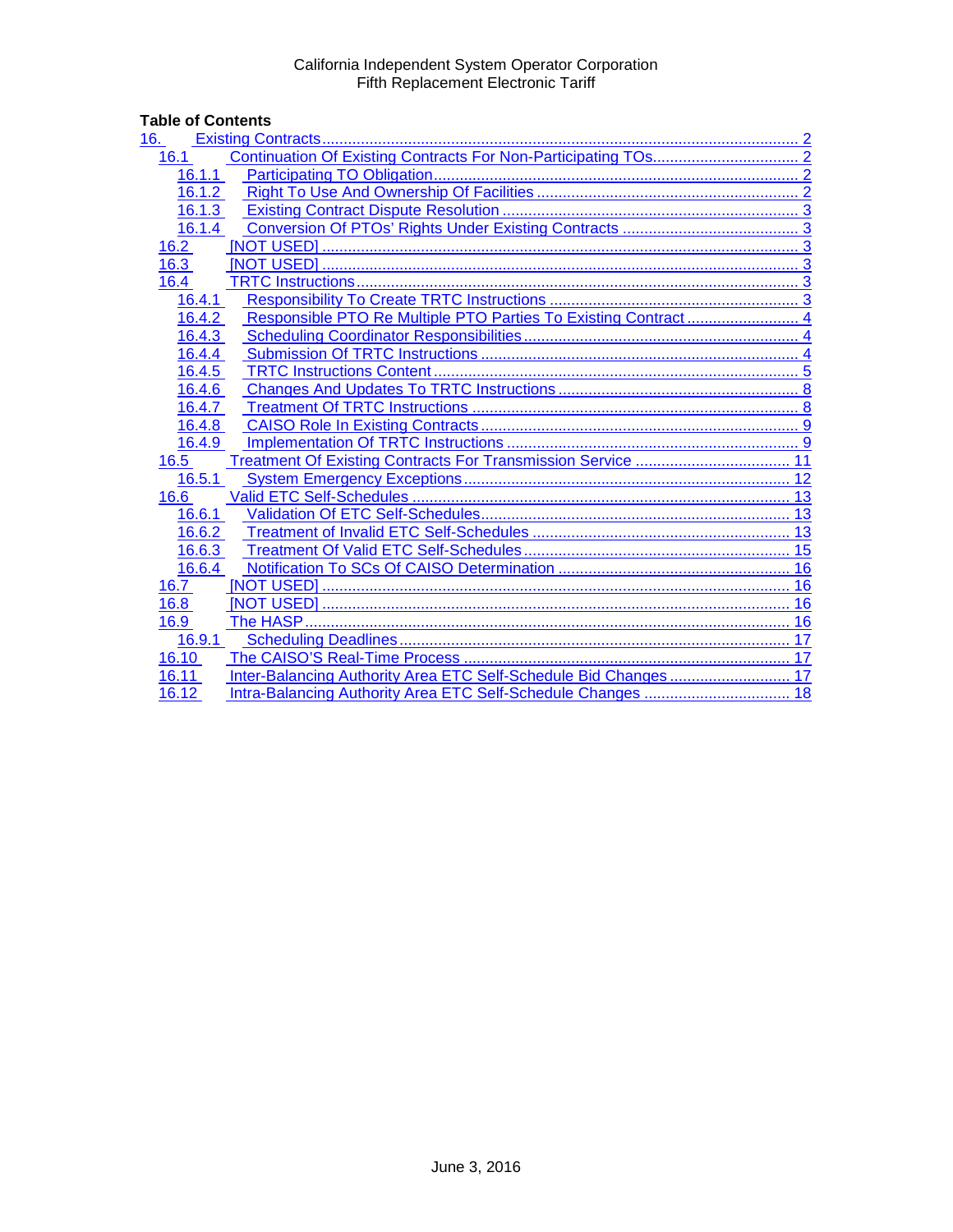# <span id="page-1-0"></span>**16. Existing Contracts**

# <span id="page-1-1"></span>**16.1 Continuation Of Existing Contracts For Non-Participating TOs**

The transmission service rights and obligations of Non-Participating TOs under Existing Contracts, including all terms, conditions and rates of the Existing Contracts, as they may change from time to time under the terms of the Existing Contracts, will continue to be honored by the parties to those contracts, for the duration of those contracts.

# <span id="page-1-2"></span>**16.1.1 Participating TO Obligation**

If a Participating TO is a party to an Existing Contract under which Existing Rights are provided, the Participating TO shall attempt to negotiate changes to the Existing Contract to align the contract's scheduling and operating provisions with the CAISO's scheduling and operational procedures, rules and protocols, to align operations under the contract with CAISO operations, and to minimize the contract parties' costs of administering the contract while preserving their financial rights and obligations.

In addition, the Participating TO shall attempt to negotiate changes to provisions in the Existing Contract to ensure that whenever transmission services under the Existing Contract are used to deliver power to a Market Participant that is subject to Access Charges under this CAISO Tariff, no duplicative charge for access to the CAISO Controlled Grid will be charged under the Existing Contract. For purposes of such negotiations, there shall be a presumption that any charges in an Existing Contract that were designed to recover the embedded cost of transmission facilities within the CAISO Controlled Grid will be fully recovered through the Access Charges established under Section 26.1.

# <span id="page-1-3"></span>**16.1.2 Right To Use And Ownership Of Facilities**

If a Non-Participating TO has an Existing Contract with a Participating TO under which the Non-Participating TO's transmission facilities, or a portion thereof, are subject to use by the Participating TO, the Non-Participating TO's rights to the use and ownership of its facilities shall remain unchanged, regardless of the Participating TO's act of turning over the Participating TO's Entitlement to use the Non-Participating TO's facilities to the extent possible to the Operational Control of the CAISO. The CAISO will accept valid ETC Self-Schedules from a Participating TO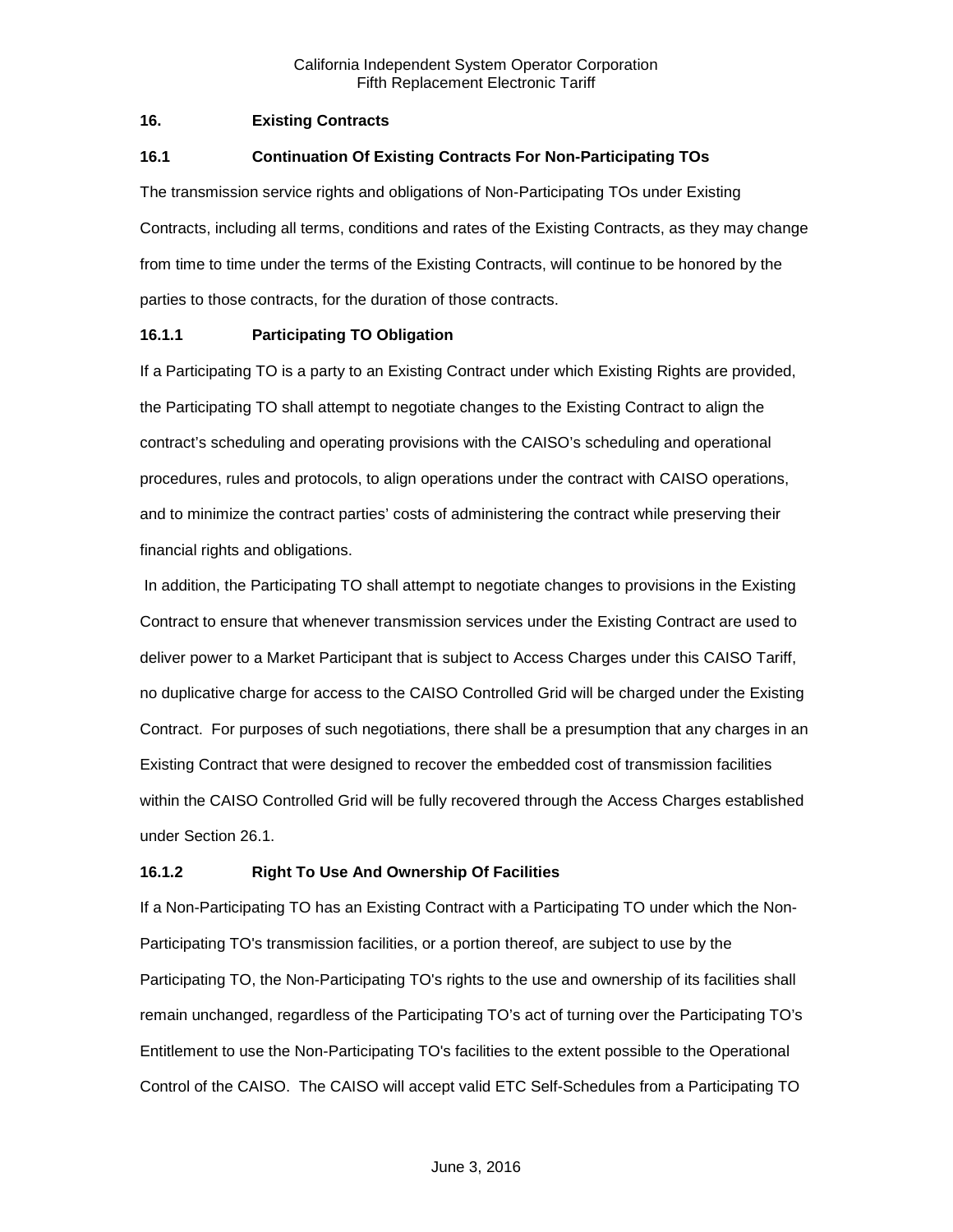that is the Scheduling Coordinator for the holder of Existing Rights, or from holders of Existing Rights that are Scheduling Coordinators, or that are represented by a Scheduling Coordinator other than the Participating TO. ETC Self-Schedules submitted by Scheduling Coordinators to the CAISO, which include the use of Existing Rights, must be submitted in accordance with Section 16.1 and Section 30. The CAISO may refuse to accept ETC Self-Schedules submitted pursuant to Existing Contracts that do not meet the requirements of the principles, protocols and rules referred to in this Section 16.1.

# <span id="page-2-0"></span>**16.1.3 Existing Contract Dispute Resolution**

The CAISO will, if requested, advise parties to Existing Contracts regarding the operational aspects of any Existing Contract renegotiations that they undertake.

If the parties to an Existing Contract are unable to reach agreement on the changes needed to meet the requirements of this CAISO Tariff, any disputes related thereto shall be addressed using the dispute resolution provisions of the Existing Contract, including any remedies as are provided by law. The rights of the parties to seek changes or to challenge such changes, under the FPA or as otherwise provided by law, are preserved consistent with the terms of the Existing Contract. Unless and until the necessary changes to the Existing Contract are made, all terms and conditions of the Existing Contracts will continue to be honored by the parties to the Existing Contracts.

# <span id="page-2-1"></span>**16.1.4 Conversion Of PTOs' Rights Under Existing Contracts**

Parties who are entitled to transmission service rights under Existing Contracts and who choose to become Participating TOs must, at the time of becoming a Participating TO convert those rights to Converted Rights in accordance with Section 4.3.1.6.

<span id="page-2-2"></span>

<span id="page-2-3"></span>**16.3 [NOT USED]**

<span id="page-2-4"></span>**16.4 TRTC Instructions**

# <span id="page-2-5"></span>**16.4.1 Responsibility To Create TRTC Instructions**

Each Participating TO and Existing Rights holder will work with the CAISO to develop the Transmission Rights and Transmission Curtailment (TRTC) Instructions that allow Existing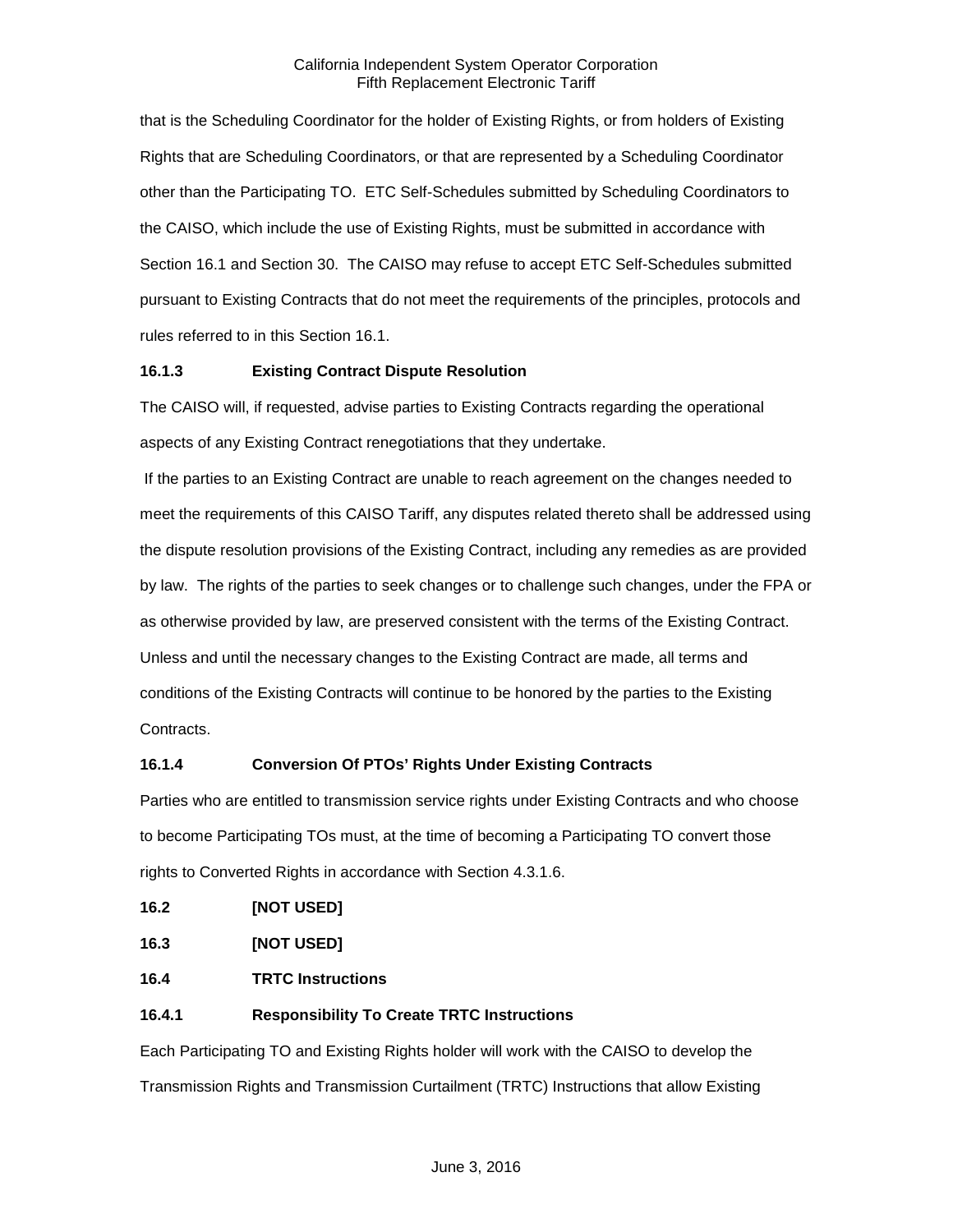Contracts to be exercised in a way that: (i) maintains the existing scheduling and curtailment priorities under the Existing Contract; (ii) is minimally burdensome to the CAISO (i.e., creates the least impact on the CAISO's preferred operational policies and procedures); (iii) to the extent possible, imposes no additional financial burden on either the Participating TO or the holder of Existing Rights (beyond that in the Existing Contract); (iv) consistent with the terms of the Existing Contracts, makes as much transmission capacity not otherwise utilized by the holder of Existing Rights available as possible to the CAISO for allocation to Market Participants; (v) is minimally burdensome to the Participating TO and the Existing Rights holder from an operational point of view; and (vi) does not require the CAISO to interpret or underwrite the economics of the Existing Contract. The parties to Existing Contracts will attempt to jointly develop and agree on any TRTC Instructions that will be submitted to the CAISO. The parties to an Existing Contract shall also be responsible to submit to the CAISO any other necessary operating instructions based on their contract interpretations needed by the CAISO to enable the CAISO to perform its duties.

# <span id="page-3-0"></span>**16.4.2 Responsible PTO Re Multiple PTO Parties To Existing Contract**

To the extent there is more than one Participating TO providing transmission service under an Existing Contract or there is a set of Existing Contracts which are interdependent from the point of view of submitting instructions to the CAISO involving more than one Participating TO, the relevant Participating TOs will designate a single Participating TO as the responsible PTO and will notify the CAISO accordingly. If no such responsible PTO is designated by the relevant Participating TOs or the CAISO is not notified of such designation, the CAISO shall designate one of them as the responsible PTO and notify the relevant Participating TOs accordingly. The responsible PTO designated pursuant to this section shall have the same responsibility as the Participating TO under this Section 16.4.

# <span id="page-3-1"></span>**16.4.3 Scheduling Coordinator Responsibilities**

The Scheduling Coordinator designated by the parties to an Existing Contract as the responsible entity for submitting ETC Self-Schedules for the relevant Existing Contract shall submit ETC Self-Schedules consistent with the terms and conditions specified in the TRTC Instructions.

# <span id="page-3-2"></span>**16.4.4 Submission Of TRTC Instructions**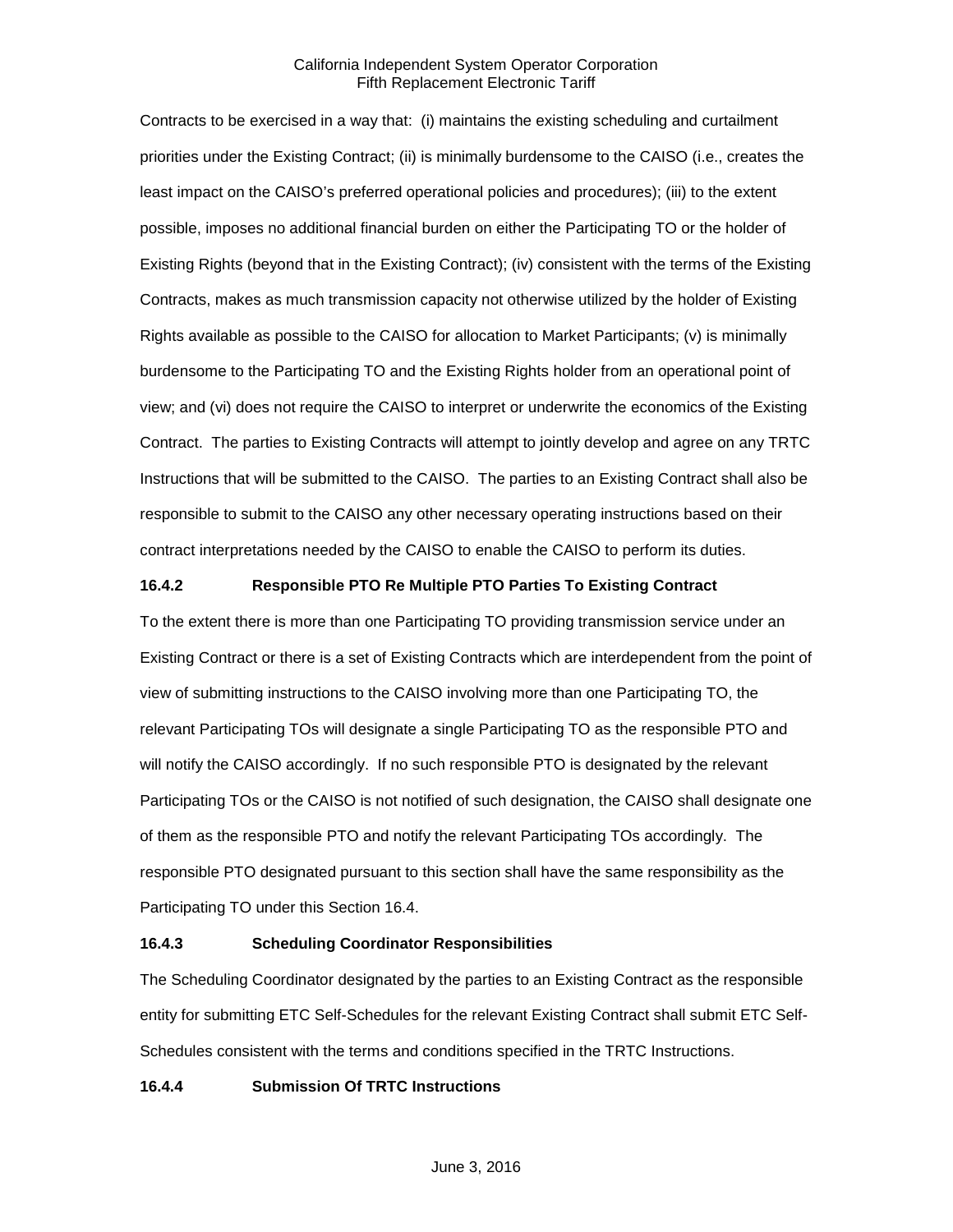For each Existing Contract, the Participating TO providing transmission service under the Existing Contract (or the Responsible PTO identified in Section 16.4.2) shall be obligated to submit the TRTC Instructions to the CAISO electronically on behalf of the holders of Existing Rights, unless the parties to the Existing Contract agree otherwise. The Participating TO shall notify the CAISO in writing the identity of the responsible party for submission of the TRTC Instructions as decided by the parties to the Existing Contract and the term of such agreement between the parties to the Existing Contract. The Participating TO shall undertake all obligations with respect to the submission of the TRTC Instructions to the CAISO and any subsequent obligations that follow with respect to the creation, management and updates to the TRTC Instructions. The CAISO is responsible for implementing only one set of TRTC Instructions for each Existing Contract and only those TRTC Instructions that have been received and accepted by the CAISO. The Participating TO shall submit the TRTC Instructions to the CAISO associated with Existing Contracts or sets of interdependent Existing Contracts thirty (30) days prior to the date on which the scheduling or curtailment of the use of the Existing Rights is to change or commence.

# <span id="page-4-0"></span>**16.4.5 TRTC Instructions Content**

TRTC Instructions will include the following information at a minimum and such other information as the CAISO may reasonably require the Participating TO to provide to enable the CAISO to carry out its functions under the CAISO Tariff, Operating Procedures and Business Practice Manuals:

- (1) A unique Contract Reference Number for each source and sink combination applicable to the Existing Contract (i.e., the CRN that will be assigned by the CAISO and communicated to the Participating TO that references a single Existing Contract or a set of interdependent Existing Contracts for each source and sink combination);
- (2) Whether the instruction can be exercised independent of the CAISO's day-to-day involvement ("Yes/No");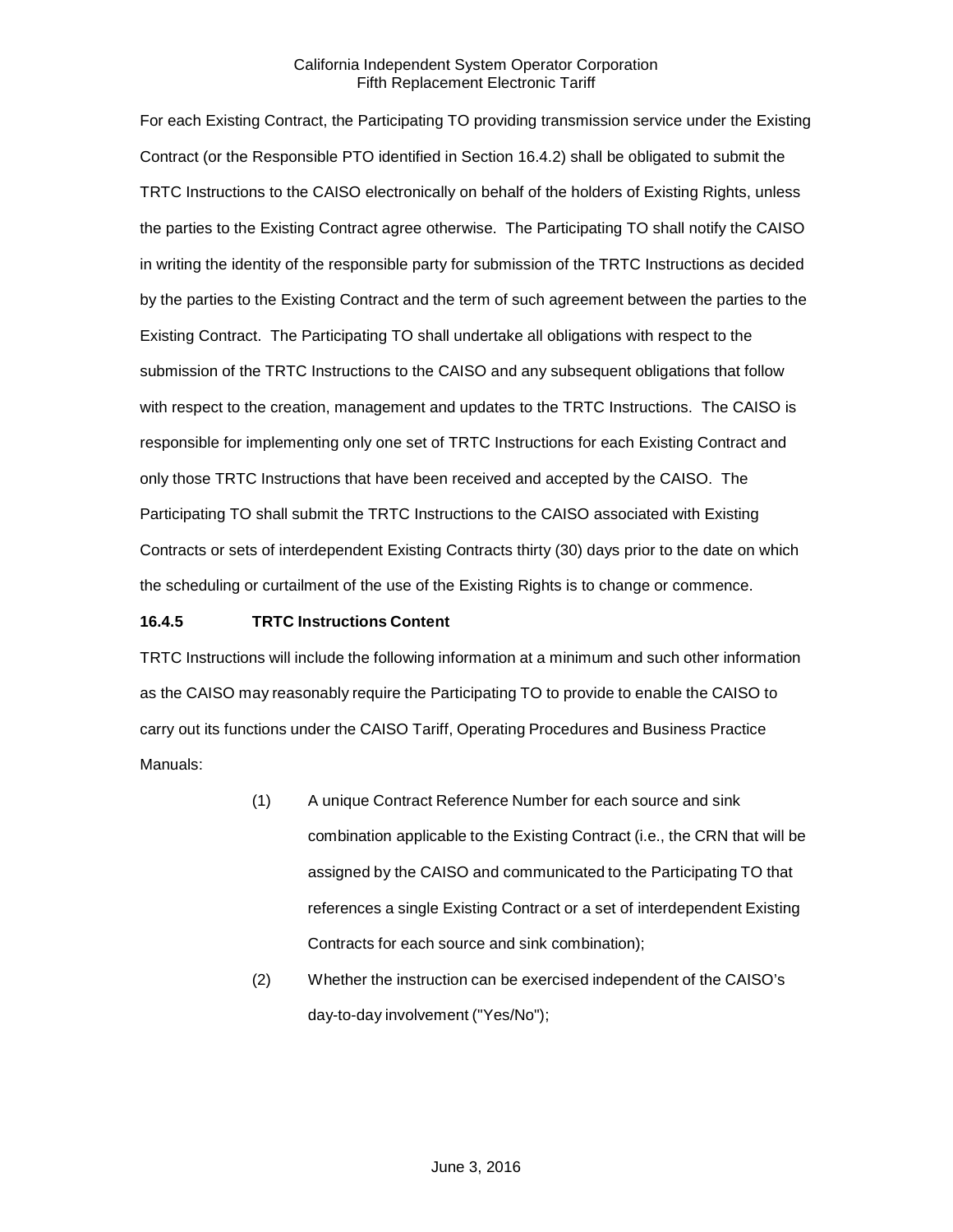- (3) Name of an operational single point of contact for instructions and a 24 hour a day telephone number for the Participating TO contact for Existing Contract issues or the agreed upon party;
- (4) Name(s) and number(s) of Existing Contract(s) that are represented by the unique CRN;
- (5) The following information as stored in the Master File: (a) the applicable Point(s) of Receipt and Point(s) of Delivery); (b) for each Point of Receipt, the resource names for the physical resources as the eligible sources (eligible physical sources include Generating Units and System Resources), and for each Point of Delivery, the resource names for the physical resources as the eligible sinks (eligible physical sinks include Load PNodes, Custom Load Aggregation Points and System Resources); (c) for each physical source or sink, the maximum Existing Rights capacity (MW) that can be scheduled as an Existing Right under the Existing Contract; and (d) for each physical source and sink, the Scheduling Coordinator(s) and their Business Associate Identification (BAID) that is(are) eligible to submit ETC Self-Schedules utilizing these sources and sinks;
- (6) Names of the party(ies) to the Existing Contract(s);
- (7) The Scheduling Coordinator BAID that is entitled to the Settlement of reversal of Congestion Charges;
- (8) Type(s) of service rights by the holder of the Existing Rights, by type of service (firm, conditional firm, or non-firm), with priorities for firm and conditional firm transmission services and maximum amounts of service rights in MW;
- (9) Instructions for the allowable timeframes at which the ETC Self-Schedules and ETC Self-Schedule changes may be submitted to the CAISO, which include whether the Scheduling Coordinator may submit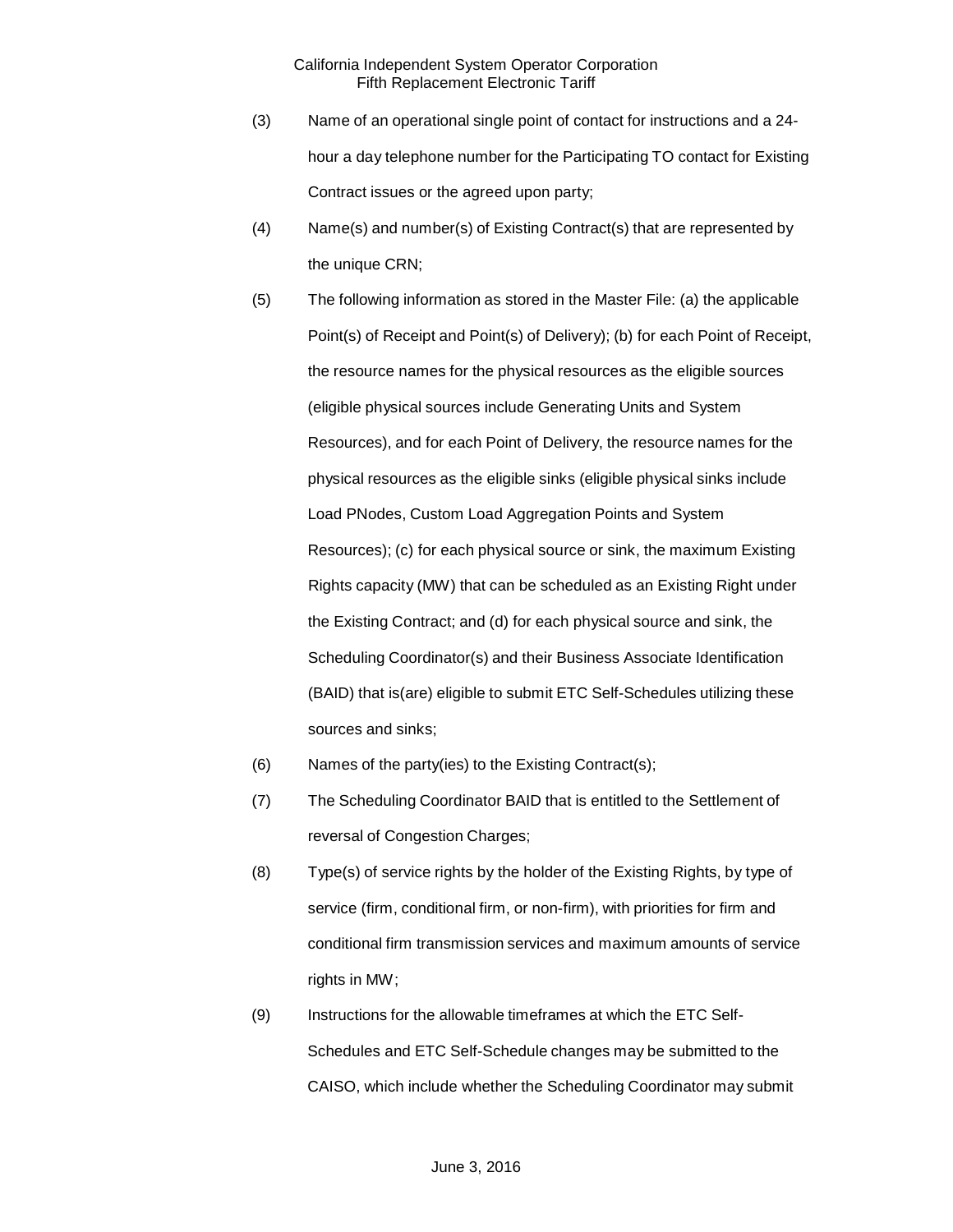ETC Self-Schedules or ETC Self-Schedule changes: (a) into the DAM;(b) into the RTM; (c) after the close of submitting Bids into the RTM, but before twenty (20) minutes before the applicable Trading Hour of the Trading Day; and (d) at or after twenty (20) minutes before the applicable Trading Hour of the Trading Day; in addition, the TRTC Instructions may also include any additional comments and restrictions on the submission time of ETC Self- Schedules and ETC Self-Schedule changes;

- (10) Term or service period(s) of the Existing Contract(s);
- (11) Any special procedures that would require the CAISO to implement curtailments in any manner different from pro rata reduction of the transfer capability of the transmission line; any such TRTC Instructions submitted to the CAISO must be clear, unambiguous, and not require the CAISO to make any judgments or interpretations as to the meaning intent, results, or purpose of the curtailment procedures or the Existing Contract and the section of the Existing Contract that provides this right for reference, otherwise, they will not be accepted by the CAISO;
- (12) The forecasted usage patterns for each Existing Contract for the upcoming annual period of the annual CRR release processes as well as for the upcoming monthly period of the monthly CRR release processes, which will consist of hourly MWh data over the whole year for those resources that will use the Existing Contract; this information will be considered by the CAISO in managing its accounting for usage of Existing Rights in the release of CRRs; this information shall not be used by the CAISO to validate ETC Self-Schedules when submitted by Scheduling Coordinators and therefore shall not affect the Existing Rights holder's ability to utilize its rights under the Existing Contract;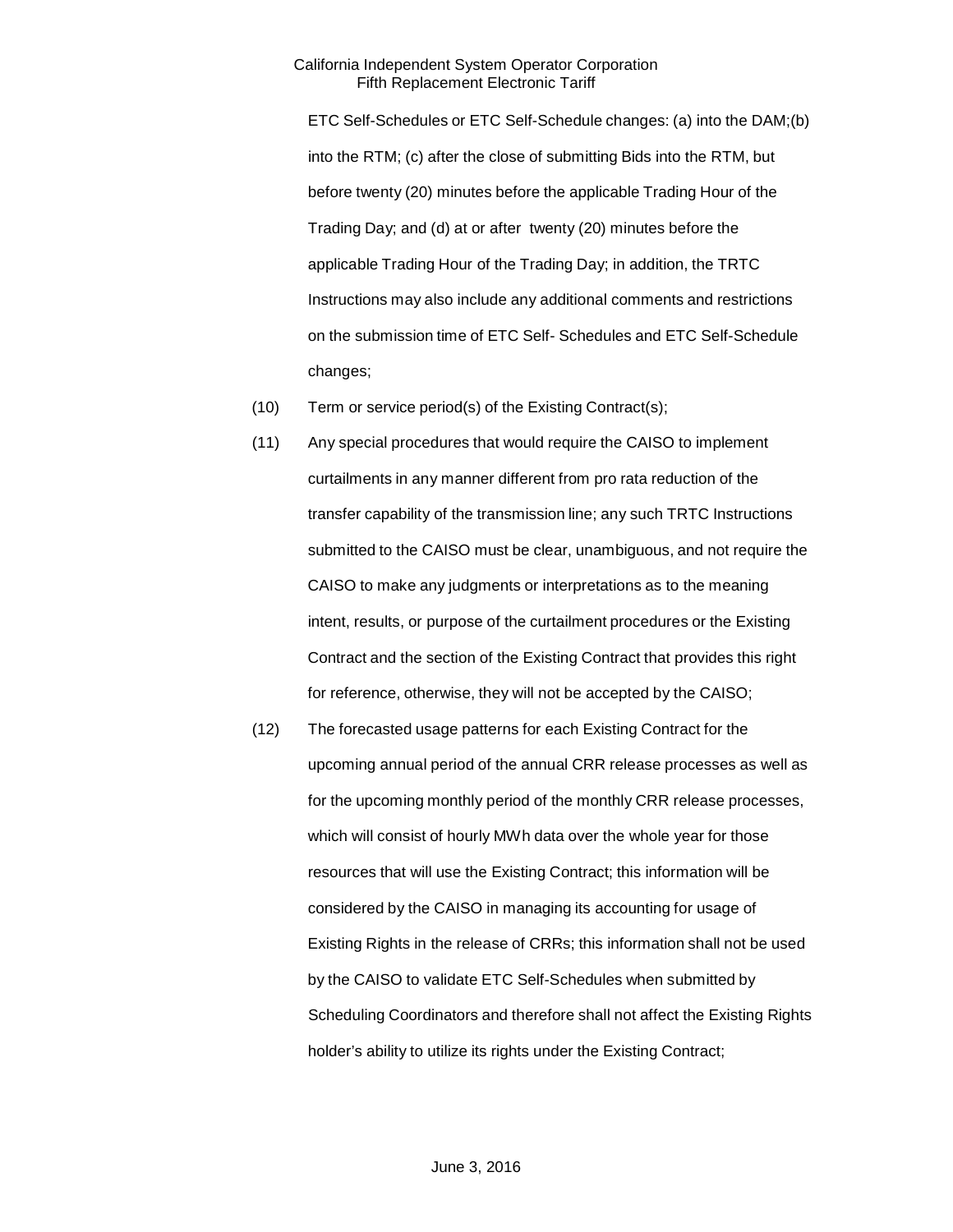- (13) Whether or not the Existing Contract provides for the right to self-provide Ancillary Services; and
- (14) Specification of any contract requirements in the ETC that warrants special consideration in the implementation of the physical rights under the ETC.

### <span id="page-7-0"></span>**16.4.6 Changes And Updates To TRTC Instructions**

Updates or changes to the TRTC Instructions must be submitted to the CAISO through a revised set of TRTC Instructions by the Participating TO, on an as needed or as required basis determined by the parties to the Existing Contracts. The CAISO will implement the updated or changed TRTC Instructions as soon as practicable but no later than seven (7) days after receiving clear and unambiguous details of the updated or changed instructions under normal conditions. If the CAISO finds the TRTC Instructions to be inconsistent with the CAISO Tariff, the CAISO will notify the Participating TO within forty-eight (48) hours after receipt of the updated or changed TRTC Instructions indicating the nature of the problem and allowing the Participating TO to resubmit the TRTC Instructions as if they were new, updated or changed TRTC Instructions. If the CAISO finds the updated or changed TRTC Instructions to be acceptable, the CAISO will time-stamp the updated TRTC Instructions as received, confirm such receipt to the Participating TO, and indicate the time at which the updated TRTC Instructions take effect if prior to the seven (7) day deadline referred to above. In the event of a System Emergency, the CAISO will implement such submitted changes to the TRTC Instructions as soon as practical.

#### <span id="page-7-1"></span>**16.4.7 Treatment Of TRTC Instructions**

#### **16.4.7.1 TRTC Instructions Can Be Exercised Independently**

To the extent that the TRTC Instructions can be exercised independently of the CAISO by the parties to the Existing Contract and the results forwarded to the CAISO, the TRTC Instructions shall be exercised by the Participating TOs, and the outcomes shall be forwarded to the CAISO. The determination of whether the TRTC Instructions can be "exercised independently of the CAISO by the parties to the Existing Contract" shall be made using the same procedures described in Section 16.4.8.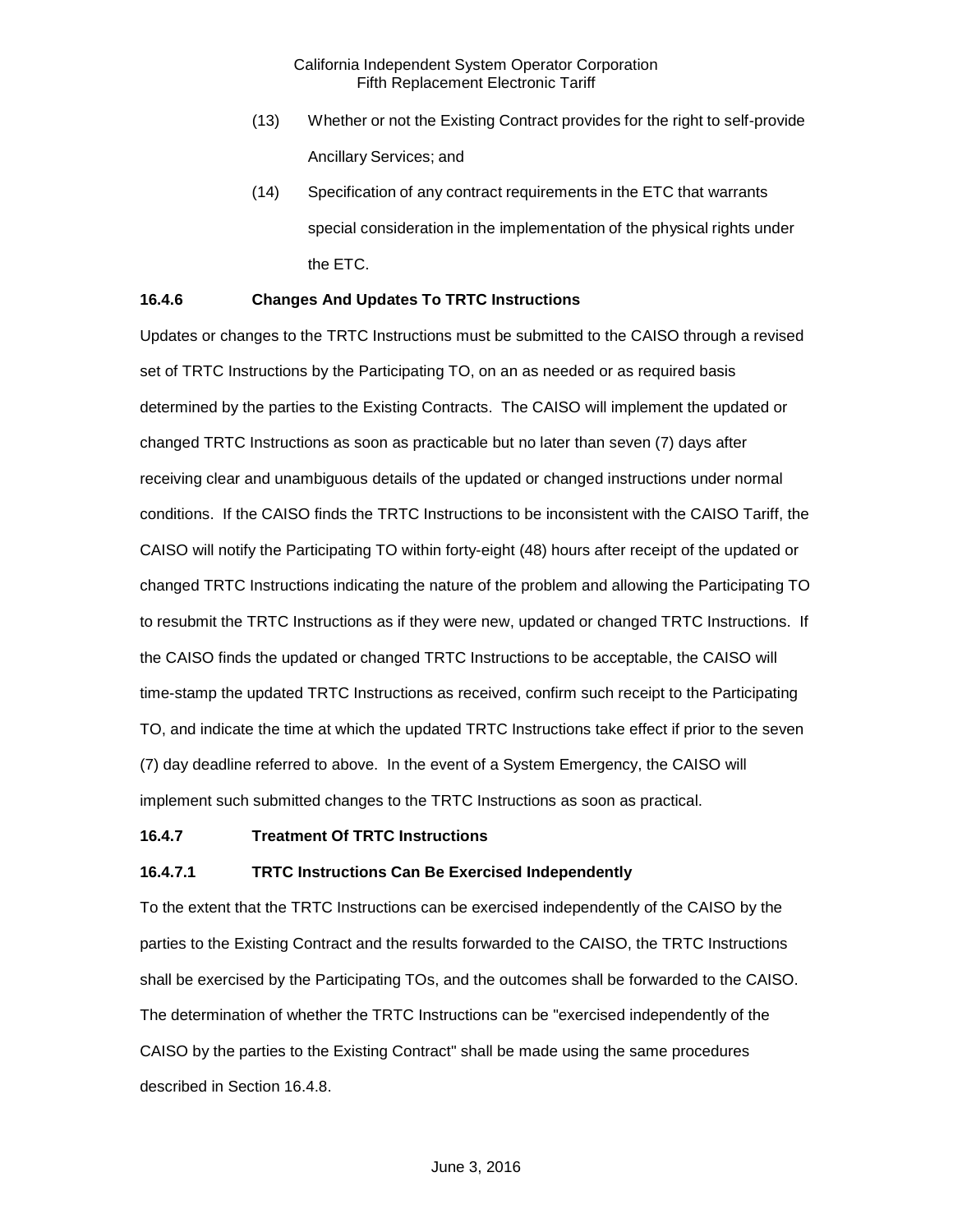# **16.4.7.2 TRTC Instructions Cannot Be Exercised Independently**

To the extent that the TRTC Instructions cannot be exercised independently of the CAISO and the results forwarded to the CAISO (because, for example, they require iteration with the CAISO's Bid submission and scheduling process, would unduly interfere with the CAISO's management of the Real-Time Market, including curtailments, or would unduly interfere with the ability of the holder of rights to exercise its rights), the TRTC Instructions will be provided to the CAISO for day-to-day implementation. The TRTC Instructions will be provided by the Participating TO to the CAISO for implementation unless the parties to the Existing Contracts otherwise agree that the holder of the Existing Rights will do so. For these TRTC Instructions, the Scheduling Coordinators representing the holders of Existing Rights will submit their Bids to the CAISO for implementation in accordance with the TRTC Instructions. In this case, the CAISO shall act as the scheduling agent for the Participating TO with regard to Existing Rights.

# <span id="page-8-0"></span>**16.4.8 CAISO Role In Existing Contracts**

The CAISO will have no role in interpreting Existing Contracts. The parties to an Existing Contract will, in the first instance, attempt jointly to agree on any TRTC Instructions that will be submitted to the CAISO. In the event that the parties to the Existing Contract cannot agree upon the TRTC Instructions submitted by the parties to the Existing Contract, the dispute resolution provisions of the Existing Contract, if applicable, shall be used to resolve the dispute; provided that, until the dispute is resolved, and unless the Existing Contract specifies otherwise, the CAISO shall implement the Participating TO's TRTC Instructions. If both parties to an Existing Contract are Participating TOs and the parties cannot agree to the TRTC Instructions submitted by the parties, until the dispute is resolved, and unless the Existing Contract specifies otherwise, the CAISO shall implement the TRTC Instructions of the first Participating TO for which the Existing Contract is an Encumbrance. The CAISO shall not be responsible for resolution of any disputes that arise over the accuracy of the TRTC Instructions consistent with its obligations in Section 16.4.5.

# <span id="page-8-1"></span>**16.4.9 Implementation Of TRTC Instructions**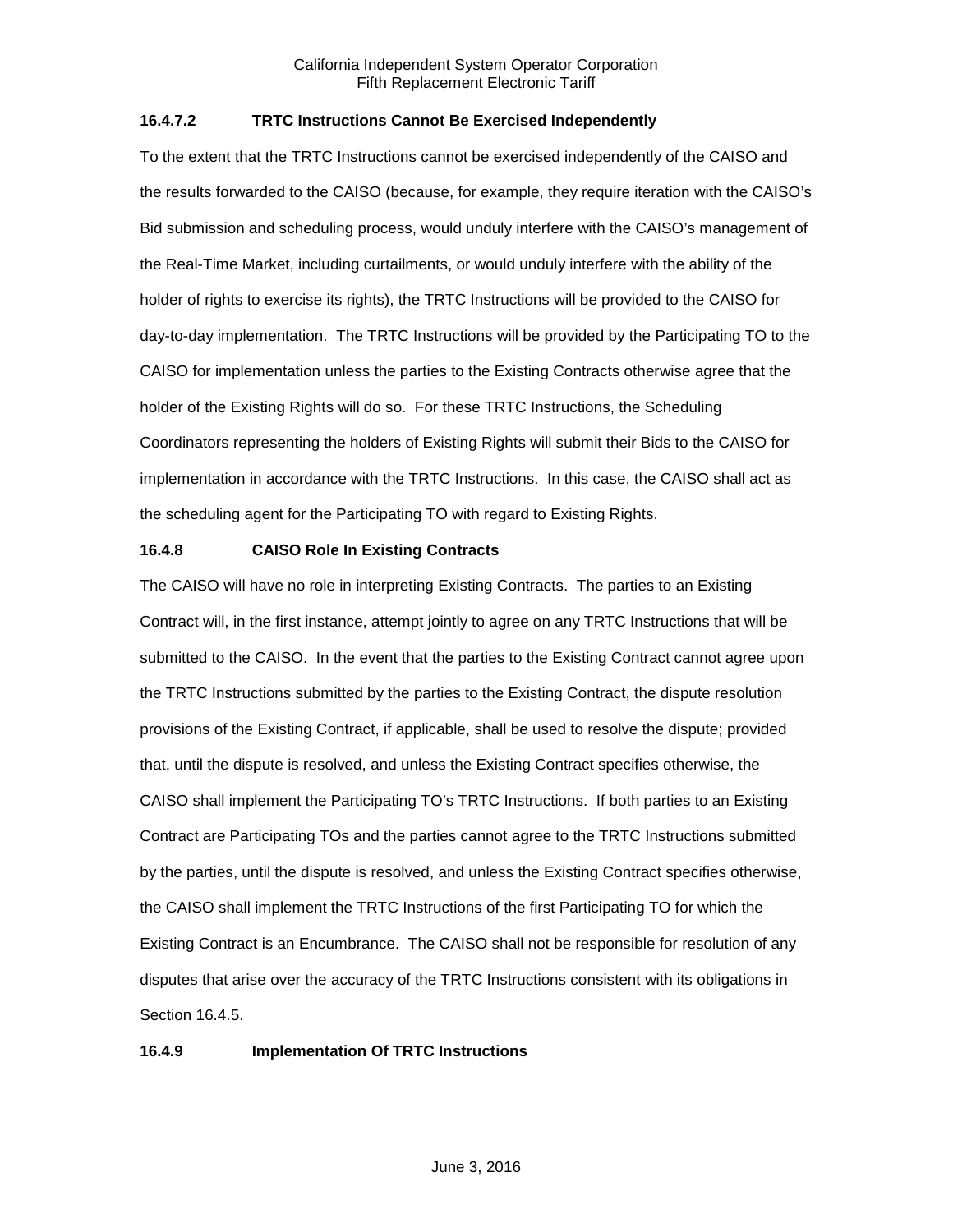The CAISO shall determine, based on the information provided by the Participating TOs under TRTC Instructions, the transmission capacities that (i) must be reserved for firm Existing Rights at Scheduling Points, (ii) may be allocated for use as CAISO transmission service (i.e., new firm uses), (iii) must be reserved by the CAISO for conditional firm Existing Rights, and (iv) remain for any non-firm Existing Rights for which a Participating TO has no discretion over whether or not to provide such non-firm service.

The CAISO shall coordinate the scheduling of Existing Rights with the scheduling of CAISO transmission service, using the CAISO's Bid submission rules. In doing so, the CAISO shall create an automated day-to-day verification process based on parameters provided by the Participating TO for the Existing Contract to serve as the basis for ETC Self-Schedule validation. The Participating TO will be responsible for: (1) the accuracy of the data files against which the CAISO will validate the ETC Self-Schedule; and (2) providing the data file to the holder of Existing Rights as well as the CAISO.

The CAISO shall recognize that the obligations, terms or conditions of Existing Contracts may not be changed without the voluntary consent of all parties to the contract (unless such contract may be changed pursuant to any applicable dispute resolution provisions in the contract or pursuant to Section 205 or Section 206 of the FPA and the FERC's Rules and Regulations or as otherwise provided by law).

The parties to Existing Contracts shall remain liable for their performance under the Existing Contracts. The CAISO shall be liable in accordance with the provisions of this CAISO Tariff for any damage or injury caused by its non-compliance with the TRTC Instructions submitted to it pursuant to this Section 16.4.

Unless specified otherwise, in the event that the dispute resolution mechanisms prescribed in an Existing Contract, including all recourses legally available under the contract, cannot, in the first instance, result in a resolution of such a dispute, the CAISO ADR Procedures will be used to resolve any disputes between the CAISO and the Participating TO regarding any aspects of the implementation of this Section 16.4, including the reasonableness of a Participating TO's TRTC Instructions or any other decision rules which the Participating TO may submit to the CAISO as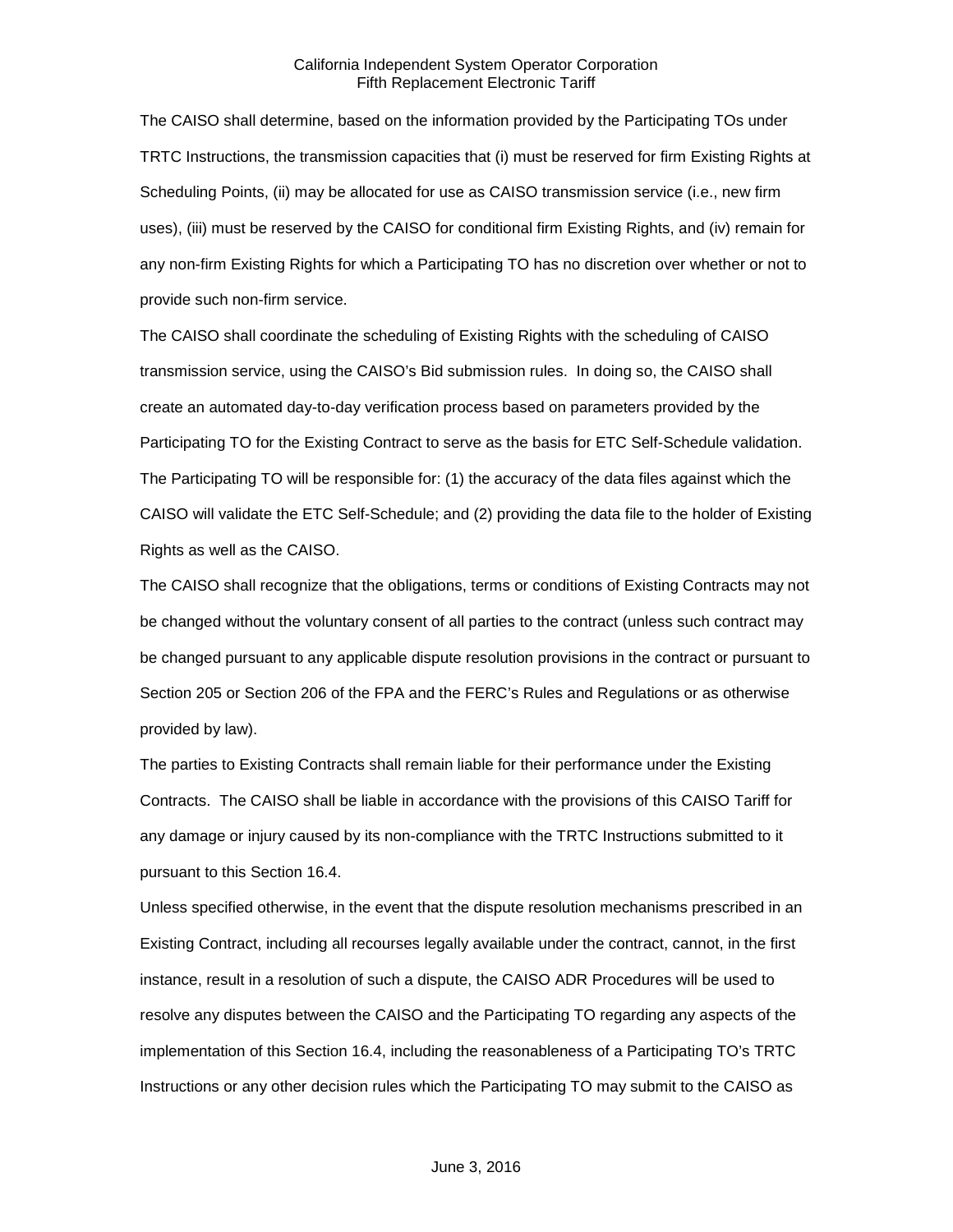part of the TRTC Instructions. The holders of Existing Rights under the Existing Contract shall have standing to participate in the CAISO ADR Procedures.

# <span id="page-10-0"></span>**16.5 Treatment Of Existing Contracts For Transmission Service**

The CAISO will accommodate Existing Rights, so that the holders of Existing Rights will receive the same priorities (in scheduling, curtailment, assignment and other aspects of transmission system usage) to which they are entitled under their Existing Contracts.

In addition, scheduling deadlines and operational procedures associated with Existing Rights will be honored by the CAISO, provided such information is explicitly included in the TRTC Instructions. The CAISO will accommodate and honor Existing Rights as follows:

- (1) For Existing Rights that permit Interchange Schedule changes over Scheduling Points with other Balancing Authority Areas, the CAISO will reserve transmission capacity equal to the Existing Rights transmission capacity and make a corresponding adjustment in its determination of ATC. For Existing Rights that permit Interchange Schedule changes after the Market Close of the Day-Ahead Market, the CAISO will reserve transmission capacity equal to the unscheduled ETC amount of transmission capacity for that Scheduling Point.
- (2) For Existing Rights within the CAISO Balancing Authority Area, the CAISO will not set-aside capacity associated with the Existing Rights transmission capacity.
- (3) In the RTM, the CAISO will give valid ETC Self-Schedules priority over other non-ETC Day-Ahead Schedules and RTM Bids. In the event of a reduction in capacity on the transmission path associated with the Existing Right, the CAISO will honor the Existing Rights priority in accordance with this Section 16.
- (4) When the Existing Contract permits, the CAISO will allow the holder of Existing Rights to make changes to the scheduled amounts of Supply after the submission of HASP ETC Self-Schedules in accordance with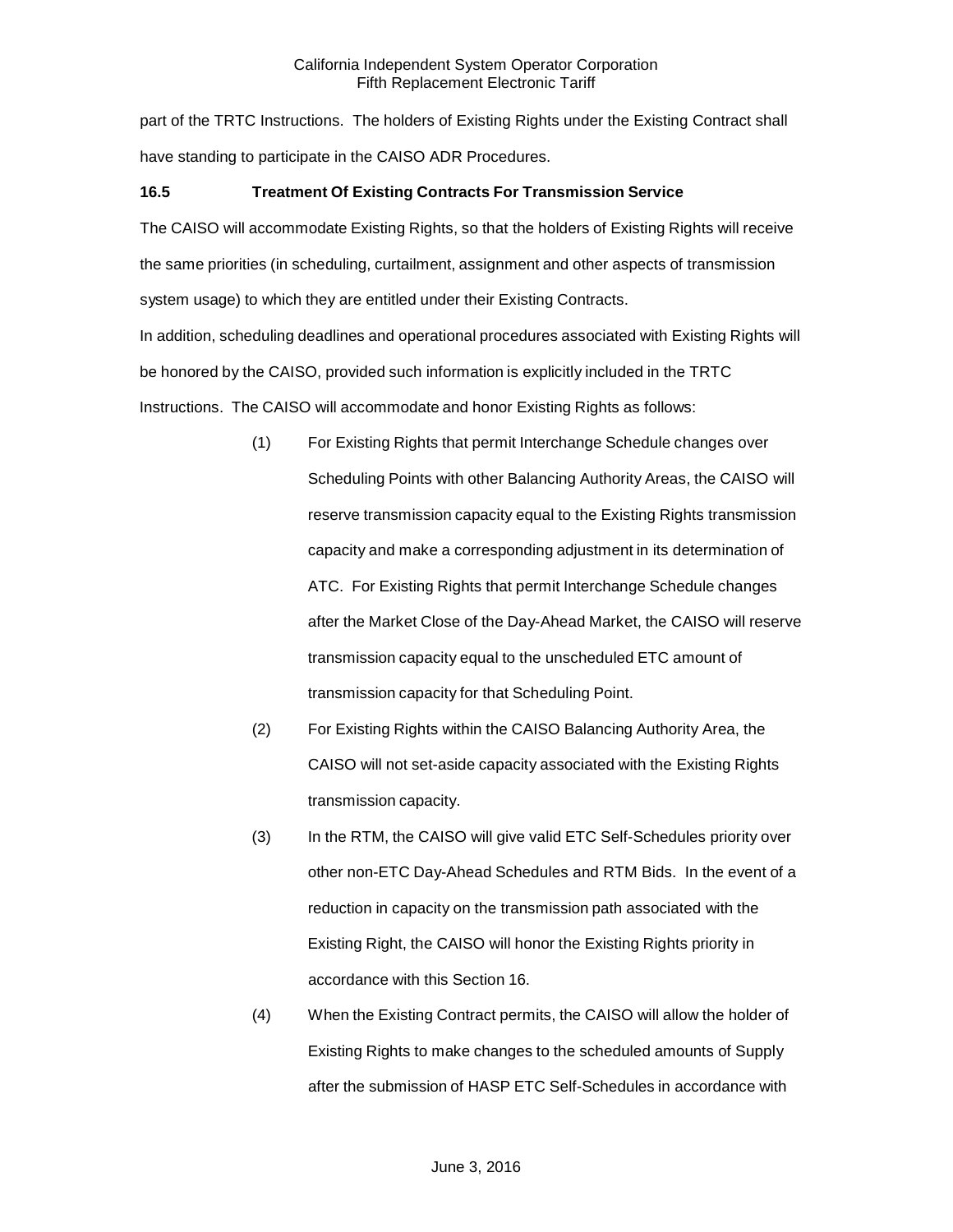the TRTC Instructions established for such changes. The CAISO will, as necessary, redispatch non-ETC resources to accommodate valid ETC Self-Schedule changes in Real-Time.

(5) All contractual provisions that have been communicated to the CAISO in writing in accordance with this Section 16 by the parties to the Existing Contracts, shall be honored by the CAISO and the parties to the Existing Contracts and shall be implemented by the CAISO in accordance with the terms and conditions of the relevant Existing Contracts so notified.

# <span id="page-11-0"></span>**16.5.1 System Emergency Exceptions**

As set forth in Section 4.2.1, all Market Participants, including Scheduling Coordinators, Utility Distribution Companies, Participating TOs, Participating Generators (which includes Pseudo-Ties of Generating Units to the CAISO Balancing Authority Area), Participating Loads, Demand Response Providers, Distributed Energy Resource Providers, Balancing Authorities (to the extent the agreement between the Balancing Authority and the CAISO so provides), and MSS Operators within the CAISO Balancing Authority Area and all System Resources must comply fully and promptly with CAISO Dispatch Instructions and operating orders, unless such operation would impair public health or safety. The CAISO will honor the terms of Existing Contracts, provided that in a System Emergency and circumstances in which the CAISO considers that a System Emergency is imminent or threatened, holders of Existing Rights must follow CAISO operating orders even if those operating orders directly conflict with the terms of Existing Contracts, unless such operating orders are inconsistent with the terms of an agreement between the CAISO and a Balancing Authority. In the event of a conflict between the CAISO Tariff and an agreement between the CAISO and a Balancing Authority, the agreement will govern. For this purpose CAISO operating orders to shed Load shall not be considered as an impairment to public health or safety. This section does not prohibit a Scheduling Coordinator from modifying its Bid or repurchasing Energy in the Real-Time Market.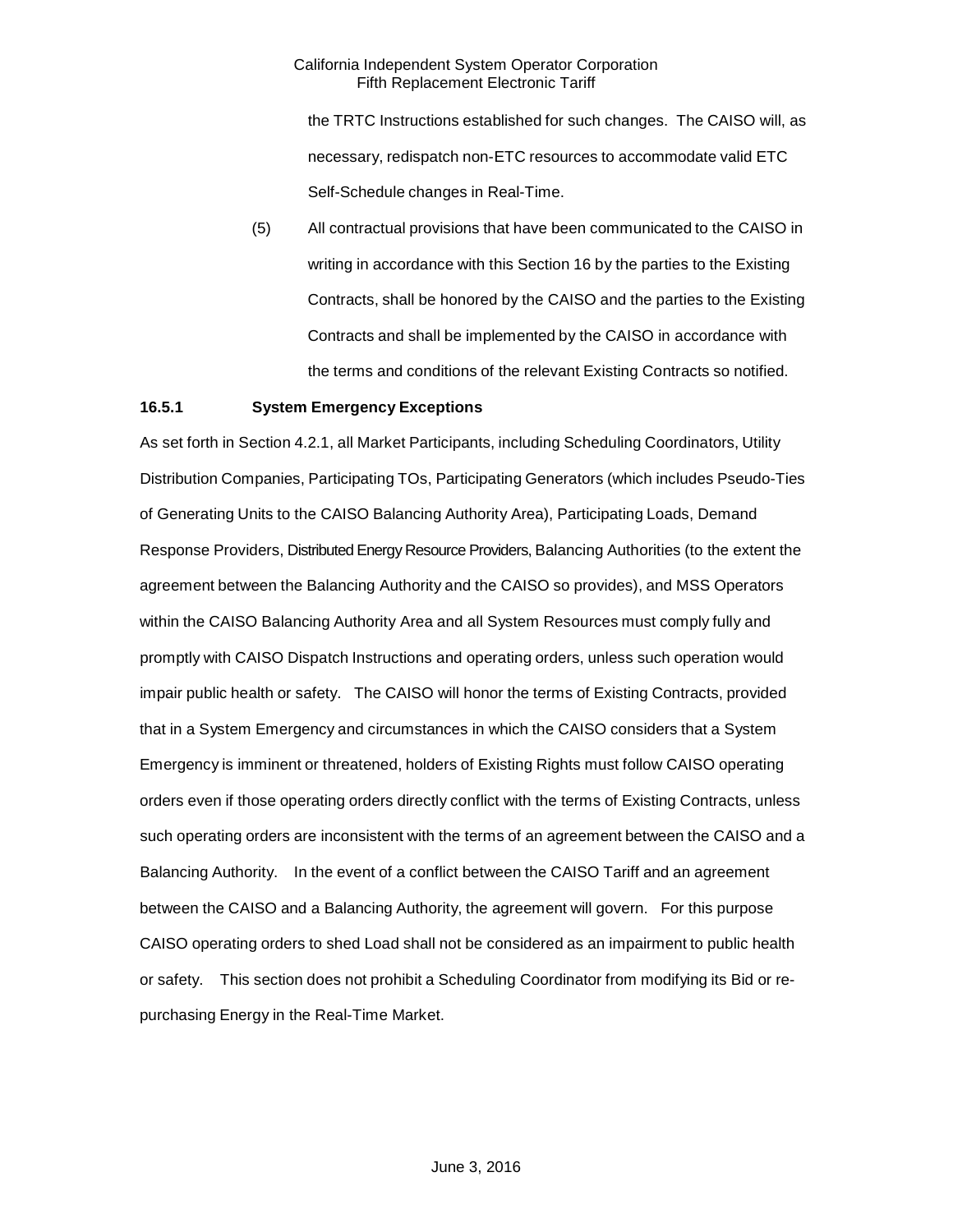# <span id="page-12-0"></span>**16.6 Valid ETC Self-Schedules**

The CAISO will accept a valid ETC Self-Schedule from a Scheduling Coordinator. That Scheduling Coordinator shall be either the holder of Existing Rights or its designee, the Participating TO, (in the case that no Scheduling Coordinator has been so identified by the parties to the Existing Contract, the Participating TO shall be the Scheduling Coordinator for the holder of the Existing Contract). ETC Self-Schedules submitted by Scheduling Coordinators to the CAISO, which use Existing Rights, must be submitted in accordance with this CAISO Tariff.

# <span id="page-12-1"></span>**16.6.1 Validation Of ETC Self-Schedules**

An ETC Self-Schedule is a valid ETC Self-Schedule when the CAISO has determined that the ETC Self-Schedule, submitted to the CAISO pursuant to the requirements for Bids in Sections 30, properly reflects Existing Rights consistent with the TRTC Instructions, is labeled with a unique Existing Contract identifier, and includes balanced sources and sinks, within the ETC's capacity limits.

# <span id="page-12-2"></span>**16.6.2 Treatment of Invalid ETC Self-Schedules**

# **16.6.2.1 Inconsistent with the TRTC Instructions**

The CAISO will validate ETC Self-Schedules pursuant to the rules specified below in Sections 16.6.2.2 and 16.6.2.3. If the CAISO finds that an ETC Self-Schedule is not consistent with the TRTC Instructions, the CAISO shall find that the ETC Self-Schedule is not valid. If the CAISO finds the ETC Self-Schedule to be invalid, the CAISO shall notify the Scheduling Coordinator and convert the ETC Self-Schedule to an ordinary Self-Schedule and treat the ETC Self-Schedule as an ordinary Self-Schedule for scheduling priority and Settlements.

# **16.6.2.2 Unbalanced ETC Self-Schedules**

If the CAISO determines that an ETC Self-Schedule a Scheduling Coordinator submits to the Day-Ahead Market is not balanced, the CAISO will promptly notify the Scheduling Coordinator and will: (i) remove any scheduling priority for the entire ETC Self-Schedule; (ii) apply the ETC Settlement treatment pursuant to Section 11.2.1.5 to the valid balanced portions only; and (iii) assess any charges and make any payments consistent with the treatment of ordinary Self-Schedules for the unbalanced portions. If the CAISO determines that an ETC Self-Schedule a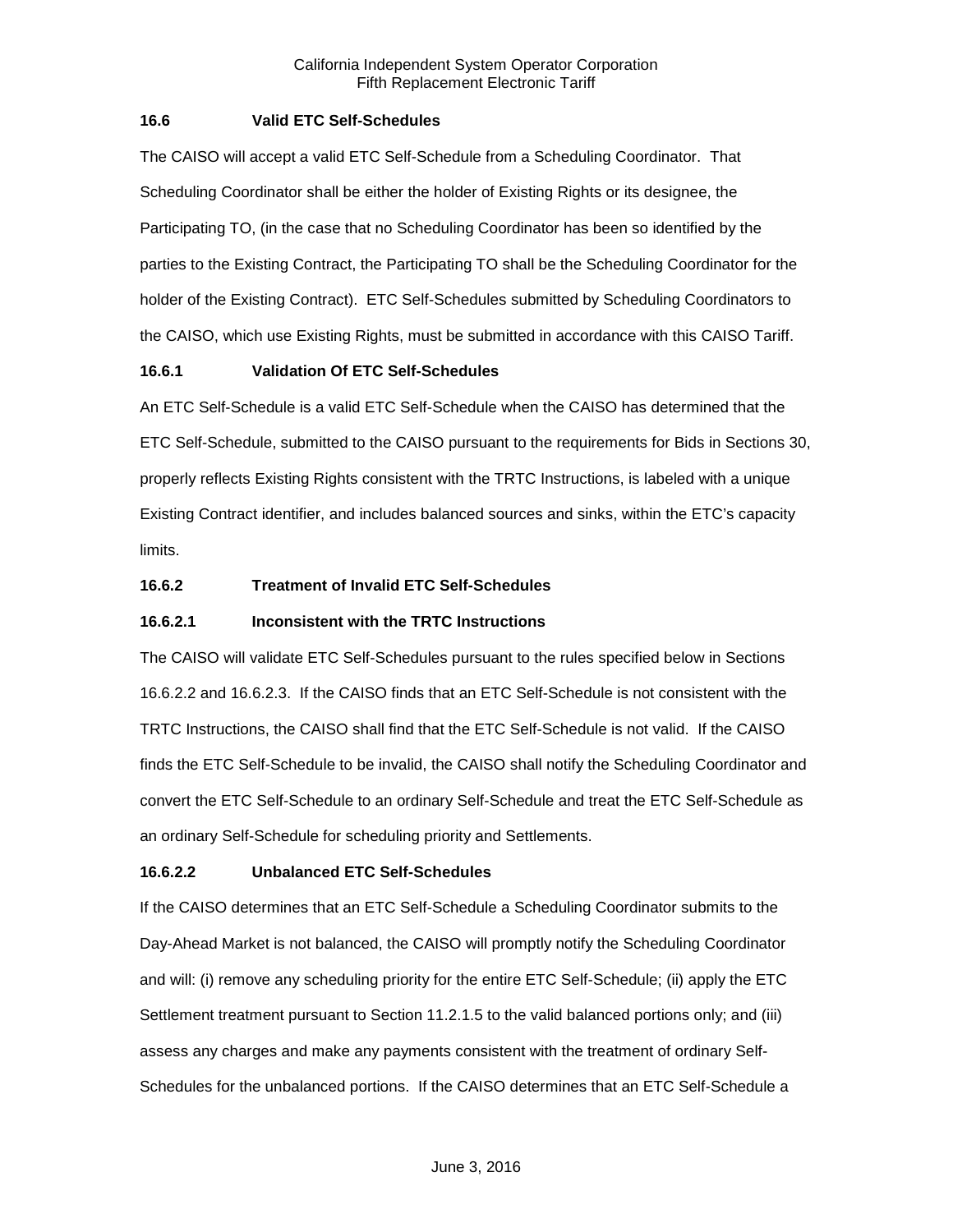Scheduling Coordinator submits to the Real-Time Market is not balanced, the CAISO will: (i) apply the ETC Settlement treatment pursuant to Section 11.5.7.1 to the valid balanced portions only; and (ii) assess any charges and make any payments consistent with the treatment of ordinary Self-Schedules for the unbalanced portions. Where multiple ETC, TOR or Converted Rights Self-Schedules are submitted in an ETC, TOR or Converted Rights chain, all individual ETC, TOR, or Converted Rights Self-Schedules links in the chain must remain individually valid, including the simultaneous but separate use of an individual ETC, TOR or Converted Rights Self-Schedule, in order for all the ETC, TOR or Converted Rights Self-Schedules in the chain to remain valid and receive the full ETC, TOR or Converted Rights Self-Schedule treatment. Otherwise, the CAISO will treat any of the ETC, TOR, or Converted Rights Self-Schedules in the chain as specified above in this Section 16.6.2.2.

# **16.6.2.3 Exceeds Capacity Limits or Invalid Contract Reference Number**

#### **16.6.2.3.1 Rejection of ETC Self-Schedule**

The CAISO will reject the ETC Self-Schedule and will promptly inform the responsible Scheduling Coordinator that it has rejected the ETC Self-Schedule if the CAISO determines the ETC Self-Schedule is invalid for any of the following reasons: (i) the Scheduling Coordinator submits the incorrect Contract Reference Number with the ETC Self-Schedule; (ii) the ETC Self-Schedule exceeds the resource capacity limits in the relevant Existing Contract(s) as registered and identified in the applicable TRTC Instructions; or (iii) the available capacity MW limit permissible under the Existing Contract(s) is zero (0).

#### **16.6.2.3.2 Non-Zero Available Capacity**

If the CAISO determines that the ETC Self-Schedules submitted by Scheduling Coordinators for a specific Existing Contract in total exceed the non-zero available capacity MW limit permissible under relevant Existing Contract(s) as reflected in TRTC Instructions, the CAISO will notify the Scheduling Coordinator promptly and will: (i) remove any scheduling priority for all the ETC Self-Schedules for the Existing Contract; (ii) apply the ETC Settlement treatment pursuant to Sections 11.2.1.5 and 11.5.7.1 to the valid balanced portions within the capacity limits of the Existing Contract as reflected in the TRTC Instructions; and (iii) assess any charges and make any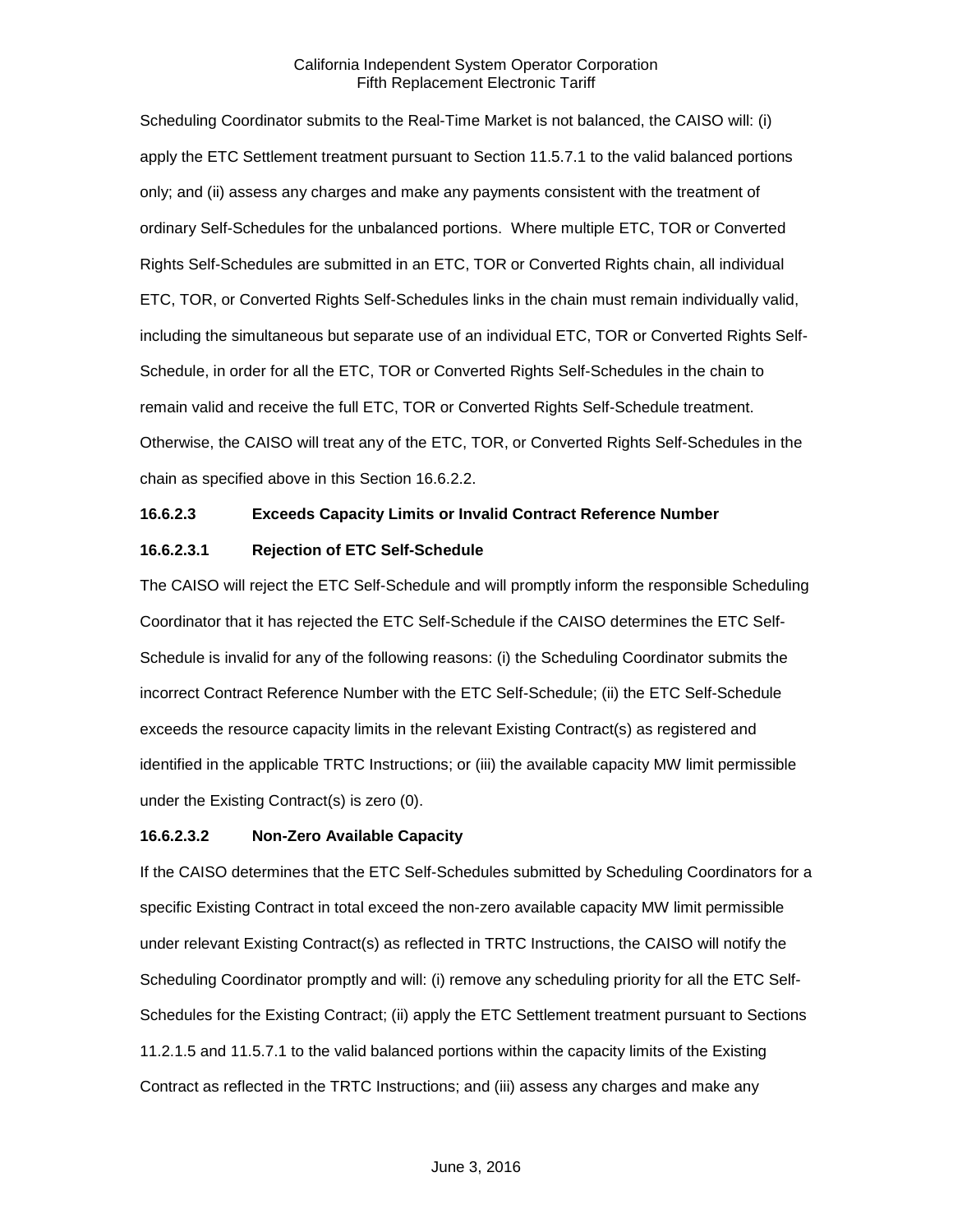payments consistent with the treatment of ordinary Self-Schedules for the portions in excess of the capacity limits of the Existing Contract as reflected in the TRTC Instructions. Where multiple ETC, TOR or Converted Rights Self-Schedules are submitted in an ETC, TOR or Converted Rights chain, all individual ETC, TOR, or Converted Rights Self-Schedules links in the chain must remain individually valid, including the simultaneous but separate use of an individual ETC, TOR or Converted Rights Self-Schedule, in order for all the ETC, TOR or Converted Rights Self-Schedules in the chain to remain valid and receive the full ETC, TOR or Converted Rights Self-Schedule treatment. Otherwise, the CAISO will treat any of the ETC, TOR, or Converted Rights Self-Schedules in the chain as specified above in this Section 16.6.2.3.2.

#### <span id="page-14-0"></span>**16.6.3 Treatment Of Valid ETC Self-Schedules**

The resulting valid ETC Self-Schedules shall have the following Settlement treatment:

- (1) The CAISO will apply the ETC Settlement treatment in Sections 11.2.1.5 and 11.5.7.1.
- (2) The CAISO shall base the Marginal Cost of Losses on LMP differentials at the Existing Contract source(s) and sink(s) identified in the valid ETC Self-Schedule.
- (3) The holders of Existing Rights will not be entitled to an allocation of revenues from the CAISO, including Access Charge revenue related to those Existing Rights.
- (4) Parties with Existing Rights shall continue to pay for Transmission Losses or Ancillary Services requirements in accordance with such Existing Contracts as they may be modified or changed in accordance with the terms of the Existing Contract. The Participating TOs shall continue to provide Transmission Losses and any other Ancillary Services to the holder of the rights under an Existing Contract as may be required by the Existing Contract. The CAISO will charge Scheduling Coordinators submitting the ETC Self-Schedule for Transmission Losses and Ancillary Services in accordance with the CAISO Tariff and any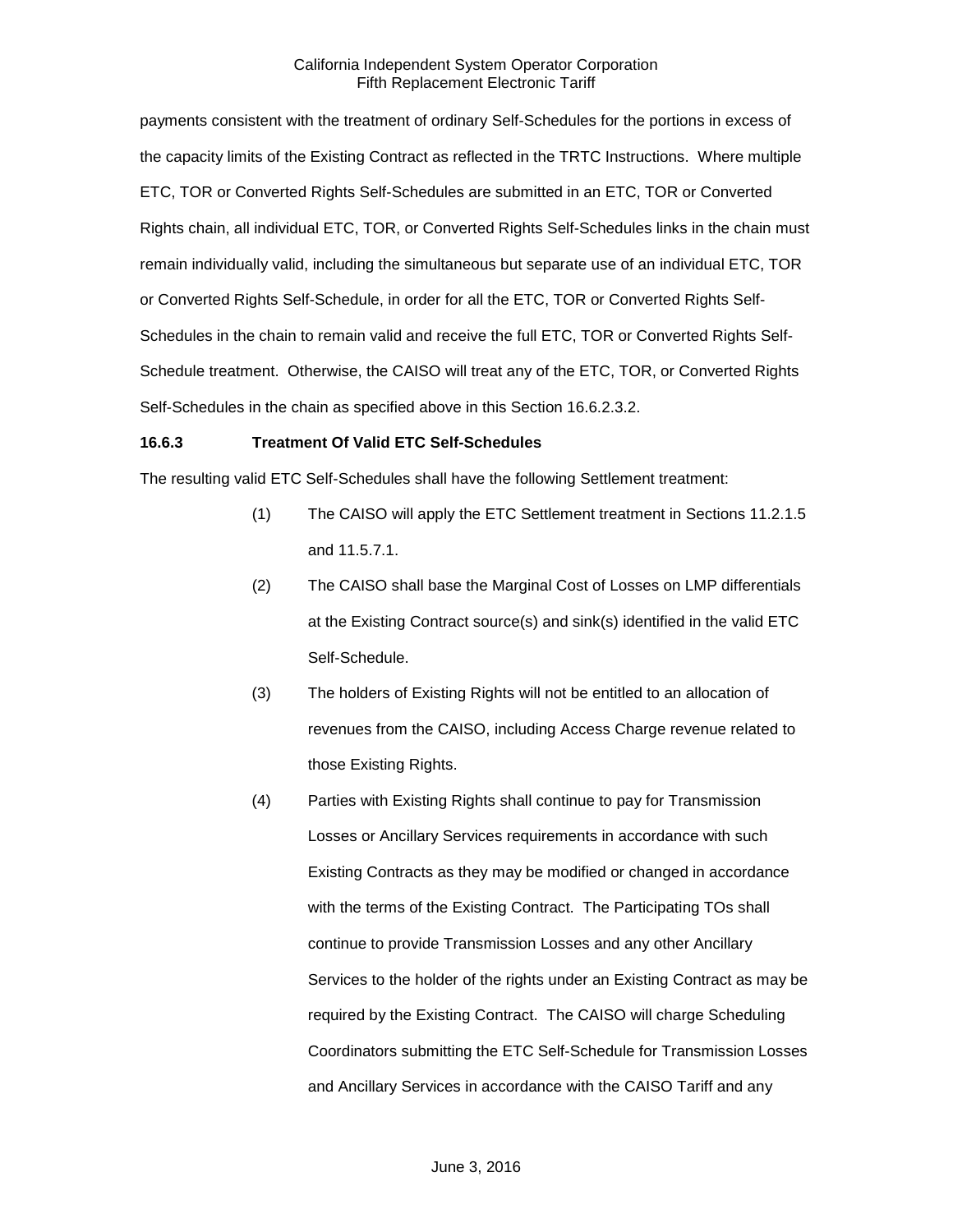shortfall or surplus between the CAISO charges and the Existing Rights shall be settled bilaterally between the Existing Contract parties or through the relevant TO Tariff. To enable holders of Existing Rights to determine whether the CAISO's calculations result in any associated shortfall or surplus and to enable the parties to the Existing Contracts to settle the differences bilaterally or through the relevant TO Tariff, the CAISO shall calculate and provide the Scheduling Coordinator's Settlements the amounts paid for the MCL for the amounts of MWh submitted with a valid ETC Self-Schedule. Each Participating TO will be responsible for recovering any deficits or crediting any surpluses associated with differences in Transmission Losses and Transmission Loss requirements and/or Ancillary Services requirements, through its bilateral arrangements or its Transmission Owner Tariff.

### <span id="page-15-0"></span>**16.6.4 Notification To SCs Of CAISO Determination**

After performing validation of the ETC Self-Schedule, and prior to taking any action pursuant to Section 16.6.2, the CAISO will make an automated validation notice available to the Scheduling Coordinator indicating whether the ETC Self-Schedule is valid or invalid. If an ETC Self-Schedule involves more than one Scheduling Coordinator, the complete validation of the chain of ETC Self-Schedules will occur when the last Scheduling Coordinator submits its ETC Self-Schedule. At that time, the CAISO will make an automated validation notice available to each Scheduling Coordinator registered as associated with the chain of ETC Self-Schedules. The CAISO can accommodate corrections submitted by a Scheduling Coordinator to an ETC Self-Schedule up to Market Close of the Day-Ahead Market as further described in the applicable Business Practice Manual.

<span id="page-15-3"></span><span id="page-15-2"></span><span id="page-15-1"></span>**16.7 [NOT USED] 16.8 [NOT USED] 16.9 The HASP**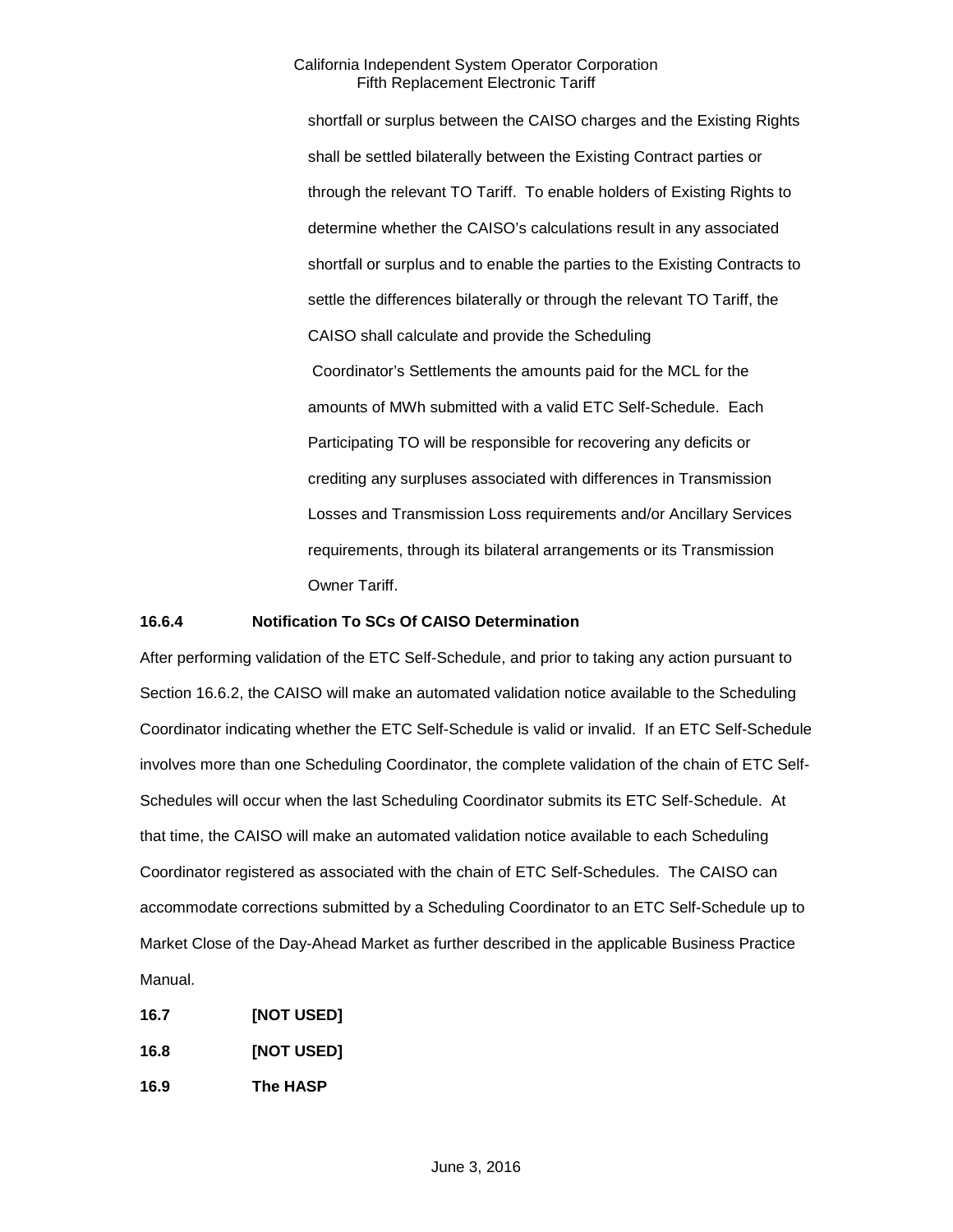# <span id="page-16-0"></span>**16.9.1 Scheduling Deadlines**

Those holders of Existing Rights who have Existing Rights as reflected in the TRTC Instructions that allow scheduling after the close of the Day-Ahead Market may submit ETC Self-Schedules for the use of those rights by the deadline for the Market Close for RTM. Submission of schedule changes beyond the Market Close for RTM that are permitted pursuant to the terms of the applicable ETC, shall not be deemed to be an unbalanced ETC Self-Schedule for the purposes of Settlement, consistent with the ETC and TOR Self-Schedule Settlement treatment described in Section 11.5.7.

#### <span id="page-16-1"></span>**16.10 The CAISO'S Real-Time Process**

Consistent with this Section 16, the CAISO will honor those scheduling flexibilities that may be exercised by holders of Existing Rights through their respective Scheduling Coordinators during the CAISO's Real-Time Market to the extent that such flexibilities do not interfere with or jeopardize the safe and reliable operation of the CAISO Controlled Grid or Balancing Authority Area operations.

### <span id="page-16-2"></span>**16.11 Inter-Balancing Authority Area ETC Self-Schedule Bid Changes**

Changes to ETC Self-Schedules that occur during the CAISO's Real-Time Market that involve changes to CAISO Balancing Authority Area imports or exports with other Balancing Authority Areas (that is, inter-Balancing Authority Area changes to ETC Self-Schedules) will be allowed and will be recorded by the CAISO based upon notification received from the Scheduling Coordinator representing the holder of the Existing Rights. The Scheduling Coordinator representing the holder of the Existing Right must notify the CAISO of any such changes to external import/export in submitted ETC Self-Schedules. The Scheduling Coordinator representing the holder of the Existing Right must notify the CAISO of Real-Time Market changes to external import/export Interchange Schedules in submitted ETC Self-Schedules, by telephone. The timing and content of any such notification must be consistent with the TRTC Instructions previously submitted to the CAISO by the Responsible PTO. The CAISO will manually adjust or update the FMM Schedule for the Scheduling Coordinator to conform with the other Balancing Authority Area's net ETC Self-Schedule in Real-Time, and the notifying Scheduling Coordinator will be responsible for and